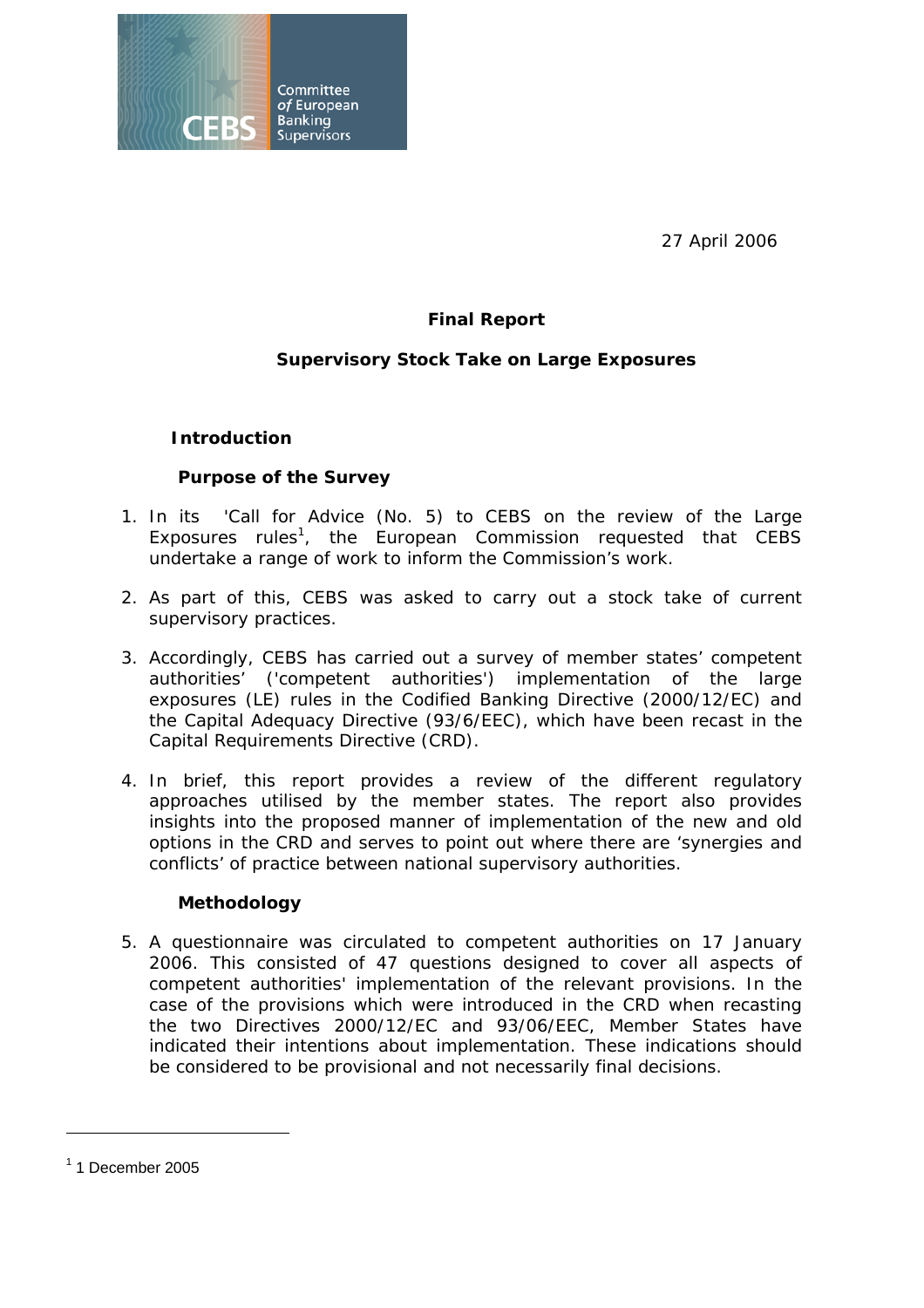- 6. A copy of the questionnaire is attached as Annex IV to this document*.* The competent authorities of the 25 Member States, 3 EEA members (Norway, Liechtenstein and Iceland) and Romania have sent their responses to the questionnaire*.*
- 7. This report is submitted to the European Commission and is posted on the CEBS website at http://www.c-ebs.org/.

#### **Executive Summary**

- 8. The European legislation sets out rules in respect of large exposures including setting limits on the extent to which an institution may be exposed to a single client or group of connected clients. These rules date back to Directive 92/121/EEC and were carried over to Directives 2000/12/EC and 93/6/EEC.
- 9. Member States have adopted the requirements contained in the Directives as their starting point. However, the nature of the framework is such that variations in national regimes arise from the flexibility granted, to reflect either the characteristics of local markets or different prudential approaches.

10.In general, CEBS found that:

- there is a good degree of commonality around the core issues;
- divergence emerges where Member States elaborate (e.g on definitions) to provide clarity; and
- divergence emerges from Member States' exercise of national discretions.

11.The main findings noted in the report at Issue 1 – Issue 5 are as follows:

- a. In broad terms, the Member States' definitions of exposure, large exposures, exposure values and connected clients appear to share a lot of core commonalities. All include, where applicable, in their definitions, on and off-balance sheet items in the banking and trading books.
- b. All apply the LE rules to all institutions (credit and where applicable, investment firms) in their jurisdictions. Differences only result from the discretions with respect to waivers for subsidiaries and/or financial holding companies, which are, in effect, applicable to the whole CRD.
- c. With regard to the administrative and accounting systems to achieve adequate internal control mechanisms for the purposes of identifying, recording and monitoring all large exposures, there is some variation in the methodology used which seems to reflect the broad range of supervisory practices across Europe.
- d. All Member States have adopted the 25% and 800% exposure limits noted in the CRD. Differences are noted in terms of certain types of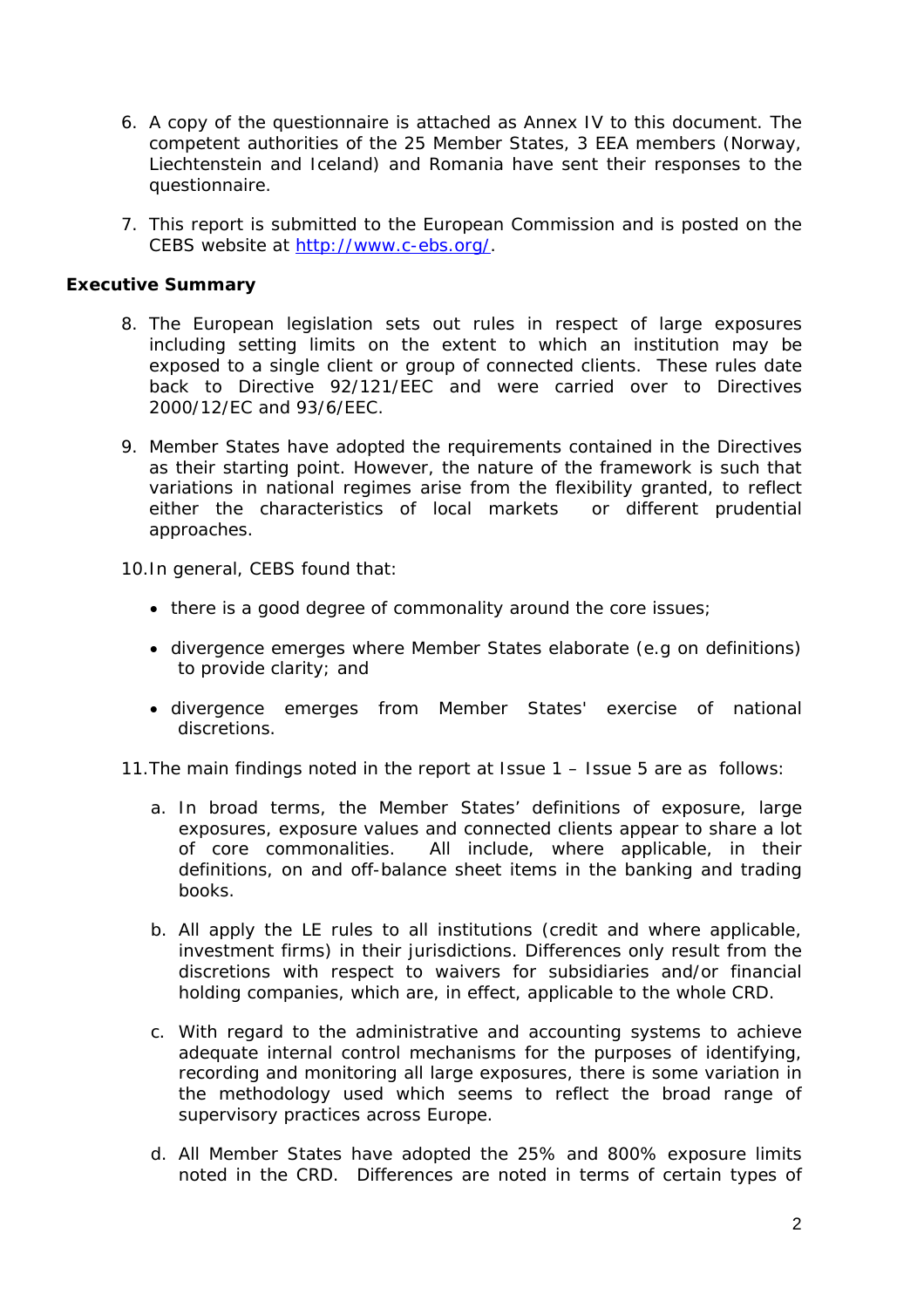exposure being deducted from the calculation of the limits (see below) and how intra-group exposures are handled. Also, several member states apply more stringent limits, particularly in the case of insider transactions.

- e. The CRD allows Member States to fully or partially exempt certain exposures from the calculation of the limits. The CRD permits 20 partial or full exemptions. All Member States have exercised at least one of the exemptions. Claims on central governments or central banks receiving a 0% risk weighting are granted an exemption from the exposure limits by all Member states. Otherwise, there does not appear to be a unifying theme in the selection of the exemptions made by Member States owing to the wide choice of exemptions.
- f. Most member states recognize that institutions may, in exceptional circumstances, exceed the limits. All require immediate reporting of any breaches of limits as well as requiring their institutions to take immediate steps to comply with the regulatory limits.
- g. The CRD provides an option of reporting either annually, with required interim reporting of all new or increased exposures of 20% or more, or quarterly. No member state has chosen the annual reporting option. Some countries require different reporting frequencies for consolidated versus solo reporting. The majority require quarterly reporting with a few receiving monthly or semi-annual reports. Some also have different LE limits with respect to reporting; eight countries exempt certain exposures from reporting requirements depending on whether the exposure is one to other governments and central banks or other cases where the CRD permits such exemptions.
- h. With regard to Claims on and Exposures to Credit institutions, the two approaches offered by the CRD have been applied in various ways with a majority applying the maturity-driven approach rather than the standardized uniform risk-weight of 20%.
- 12.The Country Summaries in Annex I together with the tables contained in Annex II and Annex III set out how Member States implement the large exposure rules and their selection of national discretions. These Annexes represent a core component of the report and its findings.

#### **Future work**

13.This report sets out an analysis of the mode of implementation of the large exposures regime in different jurisdictions. It represents the first step in a review of the large exposures framework. Consideration of the commonalities and divergences identified will form an important aspect of the next stage of the work. A further key step, which is currently in progress, is a thorough consideration of industry practices in relation to the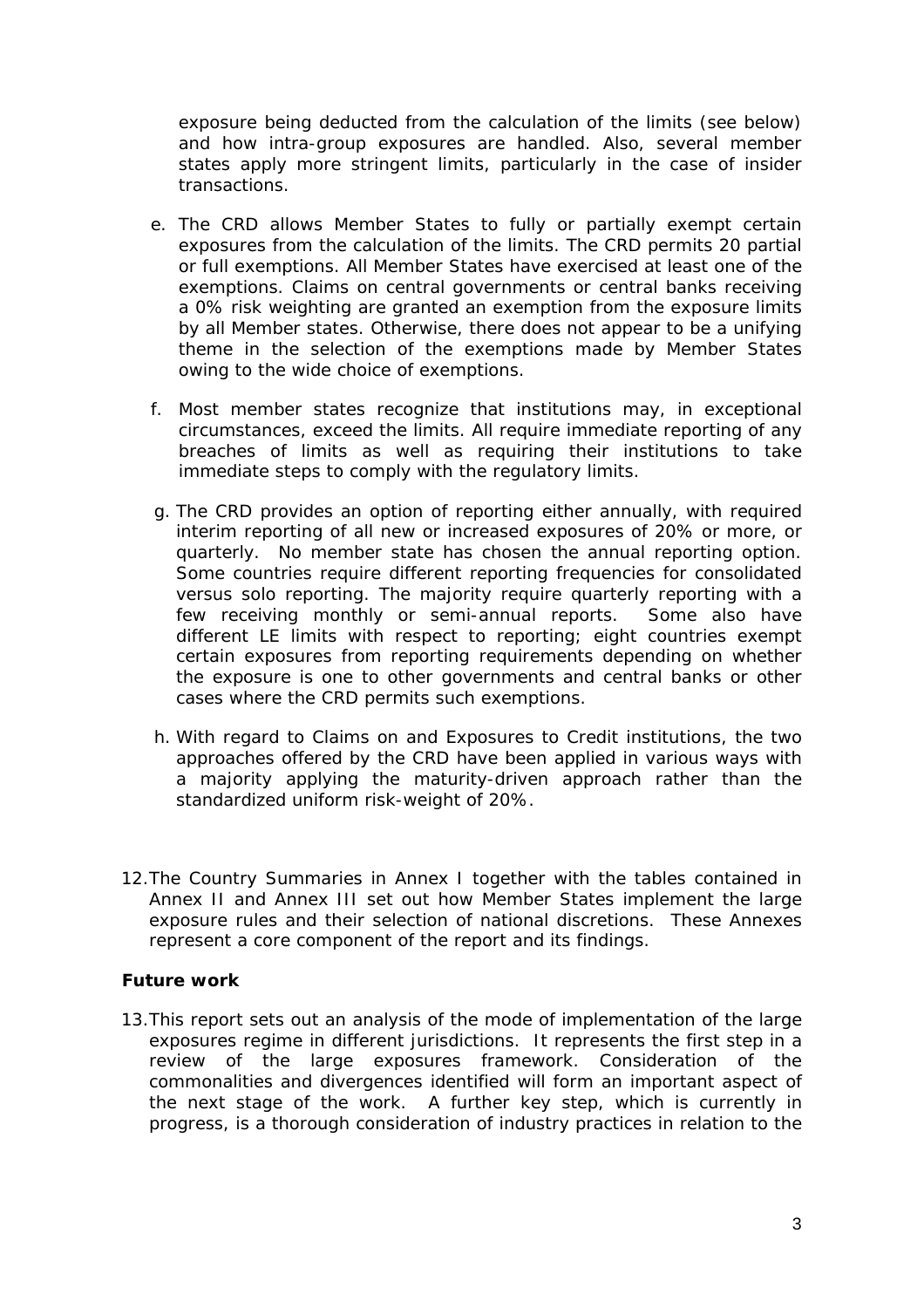measurement and management of large exposure and concentration risk<sup>2</sup>. The outputs from that investigation will make a significant contribution to the review of the large exposures framework. It will facilitate the assessment of the gap between the regulatory framework and industry practices and provide a firm basis for considering the better regulation of large exposure risk.

14.The Capital Requirements Directive is the implementing document of Basel II in Europe. The large exposures rules need to be reviewed to take into consideration new market practices in the risk management of large exposures and also the interrelationship between the measurement of these exposures in Pillar I and the Pillar II rules on concentration of risk. In this respect, CEBS is conducting a public consultation on Pillar 2 guidance with regard to concentration risk. Concentration risk is also an issue currently being addressed at an international level, for instance at the Basel Committee.

<sup>&</sup>lt;sup>2</sup> The questionnaire on industry practices can be accessed at www.c-ebs.org/Advice/LE\_questionnaire.pdf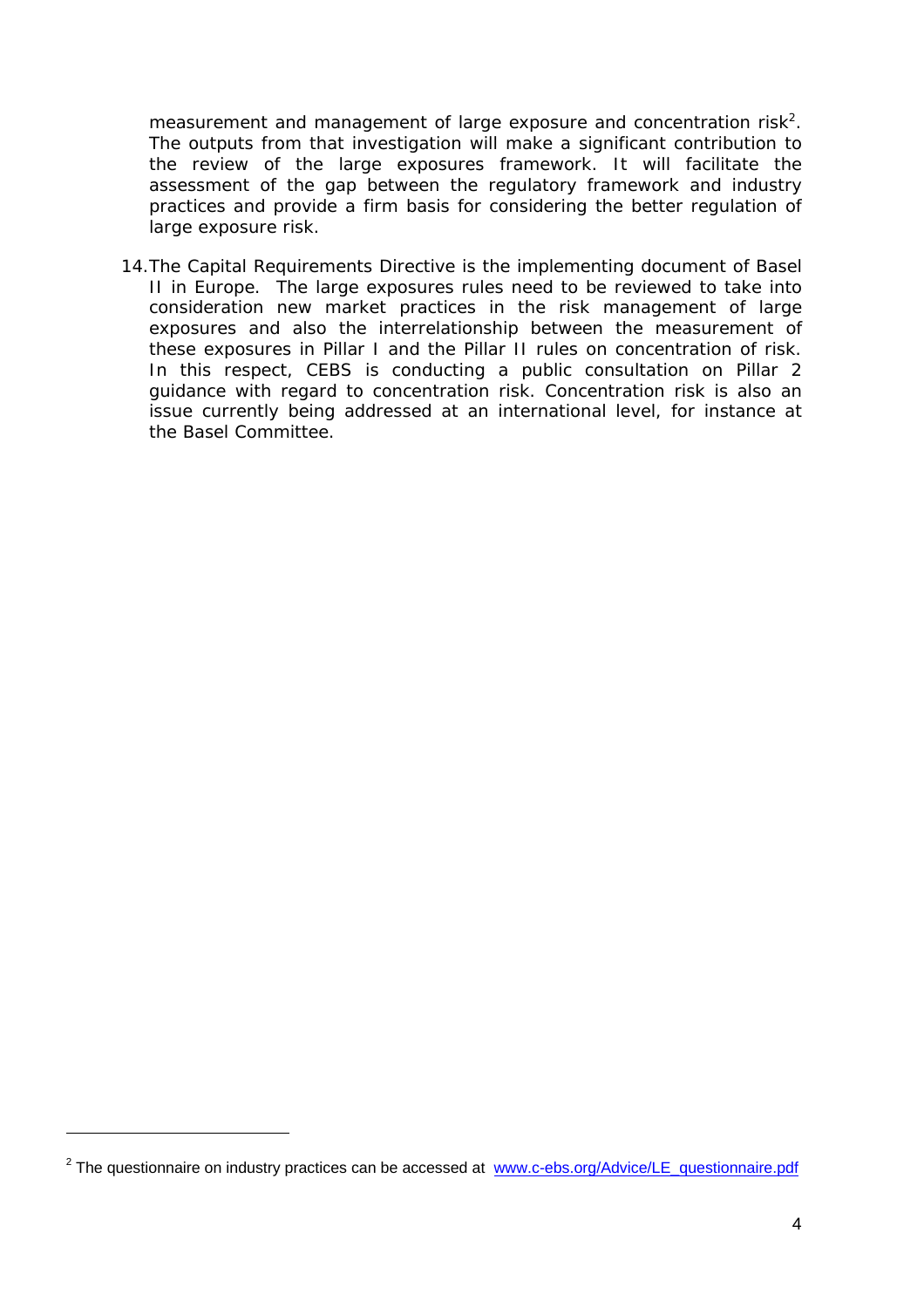## **Conclusions by Issues**

### **Issue 1: Definitions**

### **Definition of Exposure**

- 1. Banking Book: Article 106 defines 'exposures' as any asset or off balance sheet item referred to in the definition of 'exposure value' for the standardised approach, without application of the risk weighting or degrees of risk there provided for. All but two of the countries' definitions mirrored that of Article 106. Those two will be adopting the language of the CRD in the near future. All countries but one<sup>3</sup> excluded exposures that were entirely covered by own funds from their LE regimes. Other typical exclusions were those outlined in Article 106.
- 2. On and off Balance Sheet items: All Member states indicated that the LE regime applies to both on and off-balance sheet items with references also to Annexes III and IV.
- 3. Trading Book: Article 28 of Directive 93/6/EEC sets out that the LE regime of institutions subject to the recast directive is the same as that set out in Articles 106 to 118 of Directive 2000/12/EC. As a derogation, institutions which calculate the capital requirements for their trading book in accordance with Annexes I, II and V, shall monitor and control their LE in accordance with Directive 2000/12/EC subject to the amendments laid down in Articles 29 to 32 of Directive 93/6/EEC. All countries indicated that "exposure" takes into account both the banking and trading books.

Please refer to Annex I, the Country Summaries for individual definitions.

- 4. Article 117 contains a national discretion which provides two possibilities for the treatment of an exposure to a client which is guaranteed by a third party. A breakdown of current and future intentions as to how to treat third party guarantees and collateral is contained in Annex II-D.
- 5. Exposure to collateral issuers:Article 110(3) of the CRD includes a national discretion which permits Member States to require their credit institutions to analyse their exposures to collateral issuers for possible concentrations. Twelve countries either intend to transpose this in some way or already obtain the information; seven do not, and the others are undecided. Please refer to Annex II-D.

## **Definition of Exposure Value**

6. Banking Book: There is a common core approach to the determination of an exposure value in that the book value of an on-balance sheet asset is used. Some countries require the deduction of applicable provisions from the book value, but others do not. Please see individual country summaries for details.

 $3$  Norway has indicated that it intends to change its regime in the future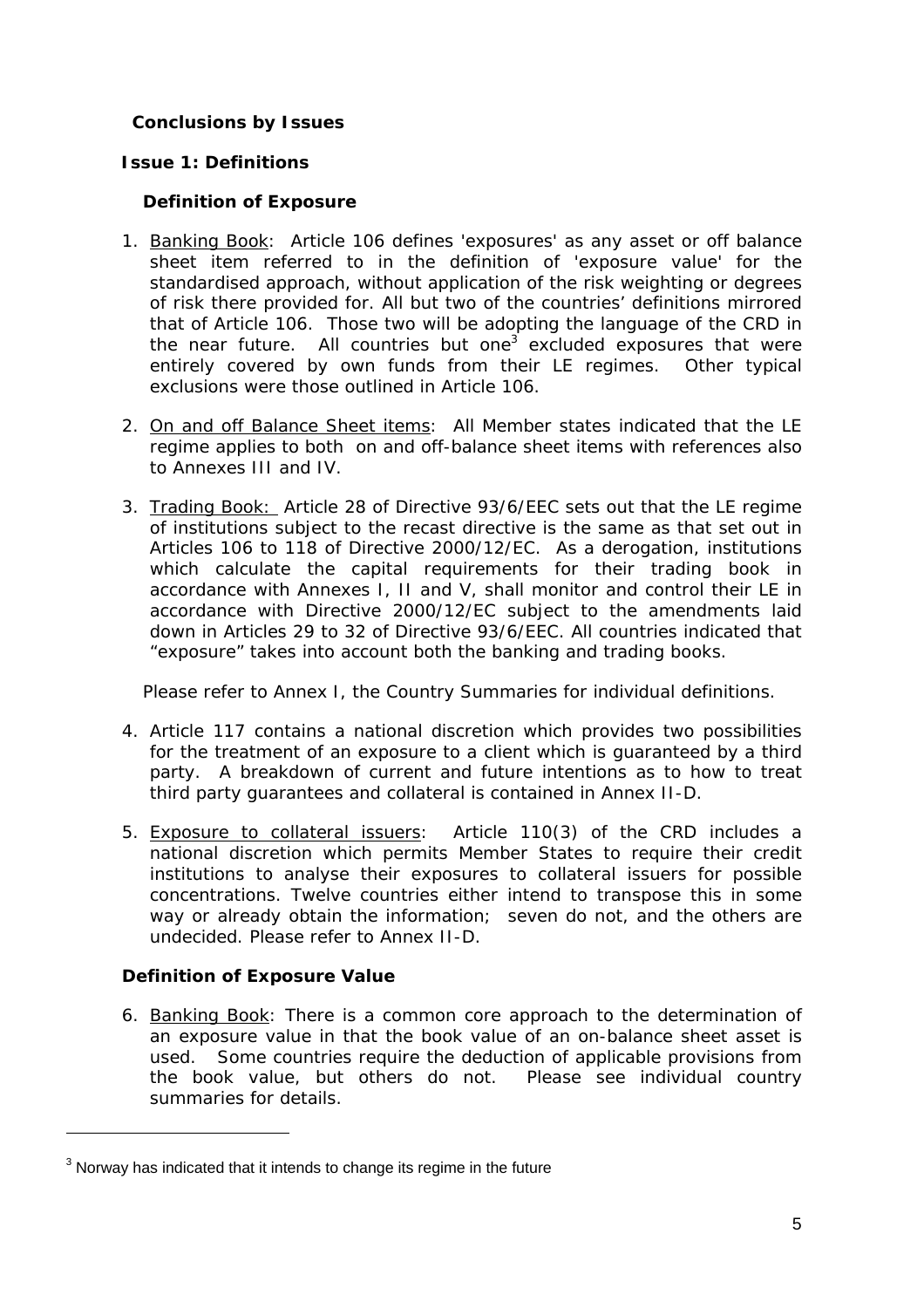- 7. Off-balance sheet: Where applicable, all Member States indicated that:
	- g. Those off-balance-sheet items listed in the current Annex II of Directive 2000/12/EC, are valued at nominal value;
	- h. For traded off-balance-sheet items, the value is determined from the application of one of the methods mentioned in the current Annex III of Directive 2000/12/EC
- 8. Trading Book: All Member States indicated that "exposures" take into account both banking and trading books and that trading book values are calculated according to Article 29 of Directive 93/6/ EEC
- 9. Under the Discretions granted by Article 114 (Calculation of exposure value for those institutions employing IRB financial collateral methodology), the CRD allows those institutions permitted to use own estimates of LGDs and those utilizing Financial Collateral Comprehensive Method alternative methods to calculate exposure values. Ten countries indicated they intend to apply this derogation; seven do not intend to apply it and the remaining ones have not yet decided.

## **Definition of Large Exposure**

- 10.Banking and Trading Books All of the countries use the definition contained in Article 108 of the CRD – in that a credit institution's exposure to a client or a group of connected clients shall be considered a large exposure where its value is equal to or exceeds 10% of its own funds.
- 11.Austria also includes in their definition the de minimis level of at least 500,000 euro. Austria indicated that this level is particularly relevant for small locally-based institutions.

#### **Definition of Connected Client**

12.In general, all Member States incorporated the definition of connected client as detailed in Article 4(45) of the CRD.

## **Issue 2: Scope of LE Regime**

- 13.Most of the respondents stated that they would not be applying the waivers contained in Article 69(1) and 69(2a) which, provided certain conditions are met, allow for waivers from the scope of the Capital Requirements Directive and therefore the Large exposures regime. Only three countries intend to apply both articles, five intend to apply one of the articles, thirteen do not intend to apply either and the others are still deciding. Please refer to Annex II-D for a detailed listing of each country and their decision whether or not to implement the provisions.
- 14.Article 3(2) allows credit institutions permanently affiliated to a central body which supervises them, and is established in the same member state, to be exempted from the LE regime provided certain conditions are met.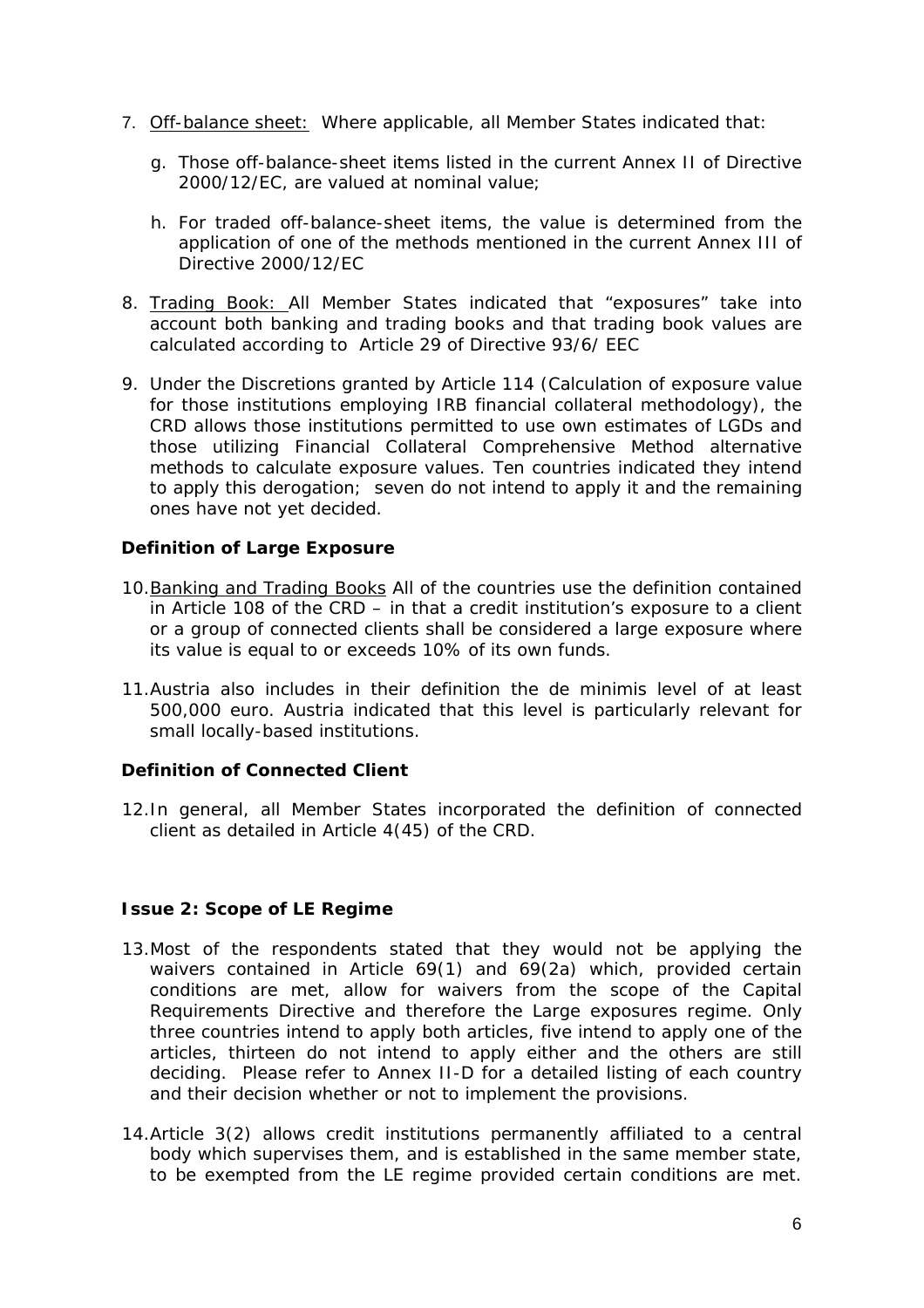Please refer to Annex II-D for those countries choosing to exercise this exemption.

15.All member states indicated that the LE Requirements apply to all institutions (credit institutions, and where applicable, investment firms) in their jurisdiction.

### **Issue 3: Administrative and Accounting Procedures and Internal Controls**

- 16.Banking and Trading Books: Article 109 of the CRD requires that every credit institution has sound administrative and accounting procedures and adequate internal control mechanisms for the purposes of identifying and recording all large exposures, and monitoring them, in light of the institution's own exposure policies. Most countries read this requirement in the broader context of credit risk management and for most, this requirement was implemented via general clauses such as:
	- adequate and reliable information systems;
	- accurate and timely reporting of any breach of limits to the supervisory authorities;
	- regular review of the internal procedures by an internal audit function/ department; or
	- adequate internal procedures that set limits and monitor positions according to parameters such as the sector of the economy, the geographic area and country, or currency.

The respondents indicated that they verify the presence and adequacy of these procedures through a combination of various tools.

Please refer to individual country summaries in Annex I for more information.

- 17.With regard to the Trading Book, Article 32(1) requires member states to establish procedures to prevent institutions from deliberately avoiding additional capital requirements. Member States were asked what procedures they had established and required institutions to put in place.
- 18.Member States (Belgium, Cyprus, Czech Republic, Estonia, France, Greece, Germany, Lithuania, Netherlands, Portugal and the United Kingdom) all confirmed that either they were putting in place, or already had in place, a varied range of procedures to ensure compliance by institutions with Article 32(1). These measures ranged from ensuring institutions had robust systems and controls to monitor all exposures and the relevant capital charges, to rules preventing firms from undertaking certain risk transfers or artificial transactions which were aimed at avoiding capital charges.
- 19.Iceland, Ireland, Luxembourg, Norway, Spain and Sweden all confirmed that they were adhering to the provision. However, they would not be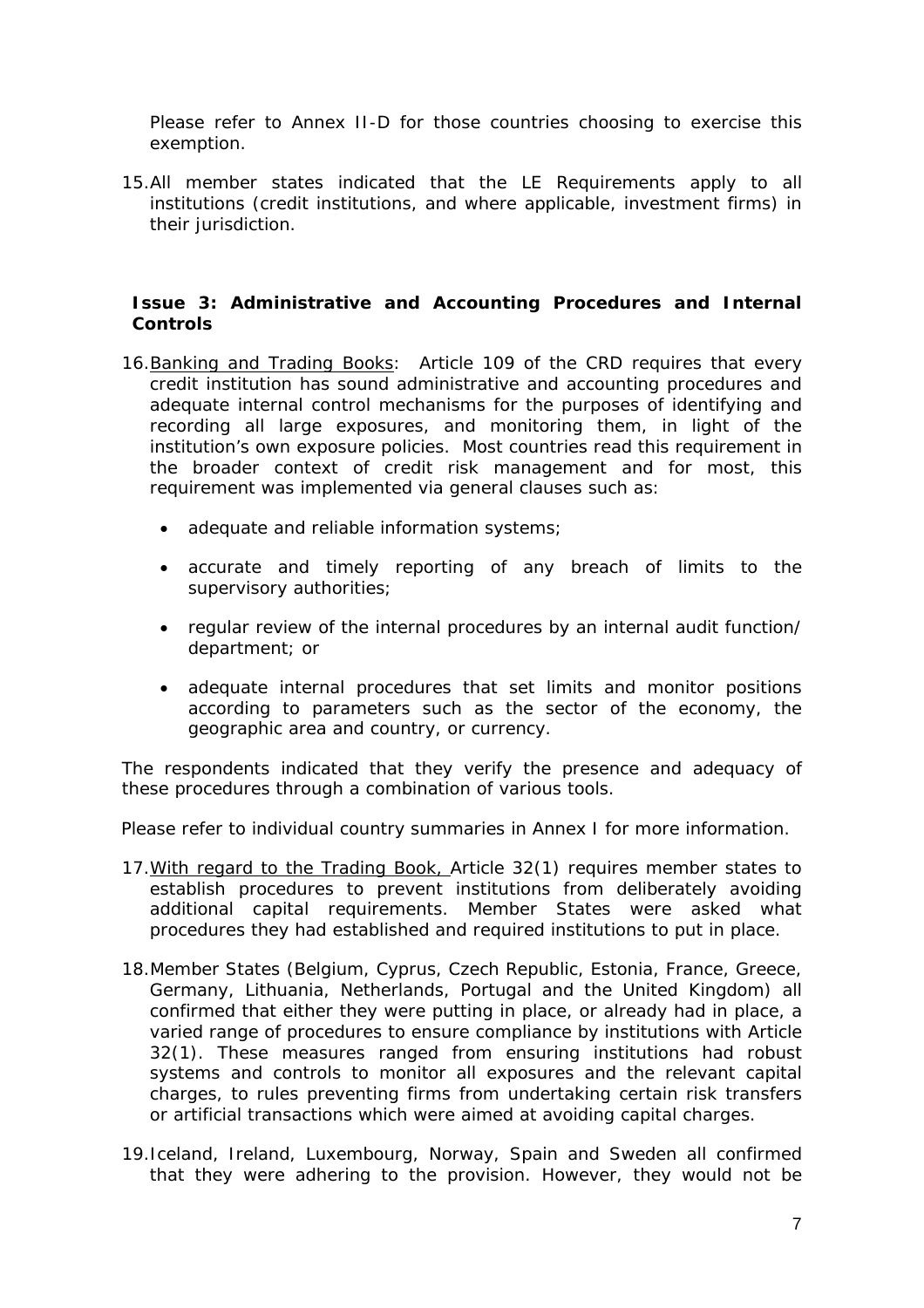putting any additional measures in place to ensure the institutions didn't attempt to avoid additional capital charges.

## **Issue 4: Exposure Limits**

- 20.In all Member States, institutions may not incur an exposure to a client or group of connected clients that exceeds 25% of its own funds or large exposures which in total exceed 800% of its own funds.
- 21.Please refer to Annex II-A.
- 22. With regard to the limits on exposures of an institution to its parent or subsidiary and/or one or more subsidiaries of that parent undertaking, a large majority of member states have set a 20% limit. However, this limit is usually waived if the exposures in question are included in the scope of their supervision on a consolidated basis. (Please refer to Annex II-B.) Indeed, for these intra-group exposures, a majority of the member states allow them to be fully exempt from all of the limits laid down in Article 111 of the CRD if they are covered by their supervision on a consolidated basis. France, which does not allow such exemptions, uses a lower reporting threshold (5%) for exposures to the parent institution or related entities.
- 23.The main difference is the way that the exemptions referred to in Article 113(2) are granted. In some countries, they are granted with prior approval from the supervisory authority, in others, this is not required.
- 24.The exemptions to the limits contained in Article 113(3) allow Member States to fully or partially exempt certain exposures. Annex III details these 20 permitted partial or full exemptions and Member States' utilization of these discretions. All Member States have exercised at least one exemption. Claims on central governments or central banks receiving a 0% risk weighting are granted an exemption from the exposure limits across all Member states. Otherwise, the application of these exemptions differs substantially among the Member States.
- 25.The treatment of Claims on and Exposures to Credit institutions, as permitted in the CRD, varies widely. There are three possible treatments outlined in the CRD for exempting claims on and exposures to credit institutions from the limits laid down in Article 111. Article 115 allows Member States to apply a 20% risk weighting to claims with a maturity less than one year and 50%, risk weighting if the maturity is greater than one year, but less than three. Article 116 allows Member States, to apply a weighting of 20% regardless of maturity. Please refer to Annex II-E for the wide range of variability in the terms of application of these provisions.
- 26.Annex III contains a spreadsheet of Exemptions used under Article 113(3) by Member States and Annex II A to C and E provides tables indicating Country exposure limits and reporting.
- 27. Breaches of Limits: Article 111(4) of the CRD states that a credit institution shall at all times comply with the limits laid down in paragraphs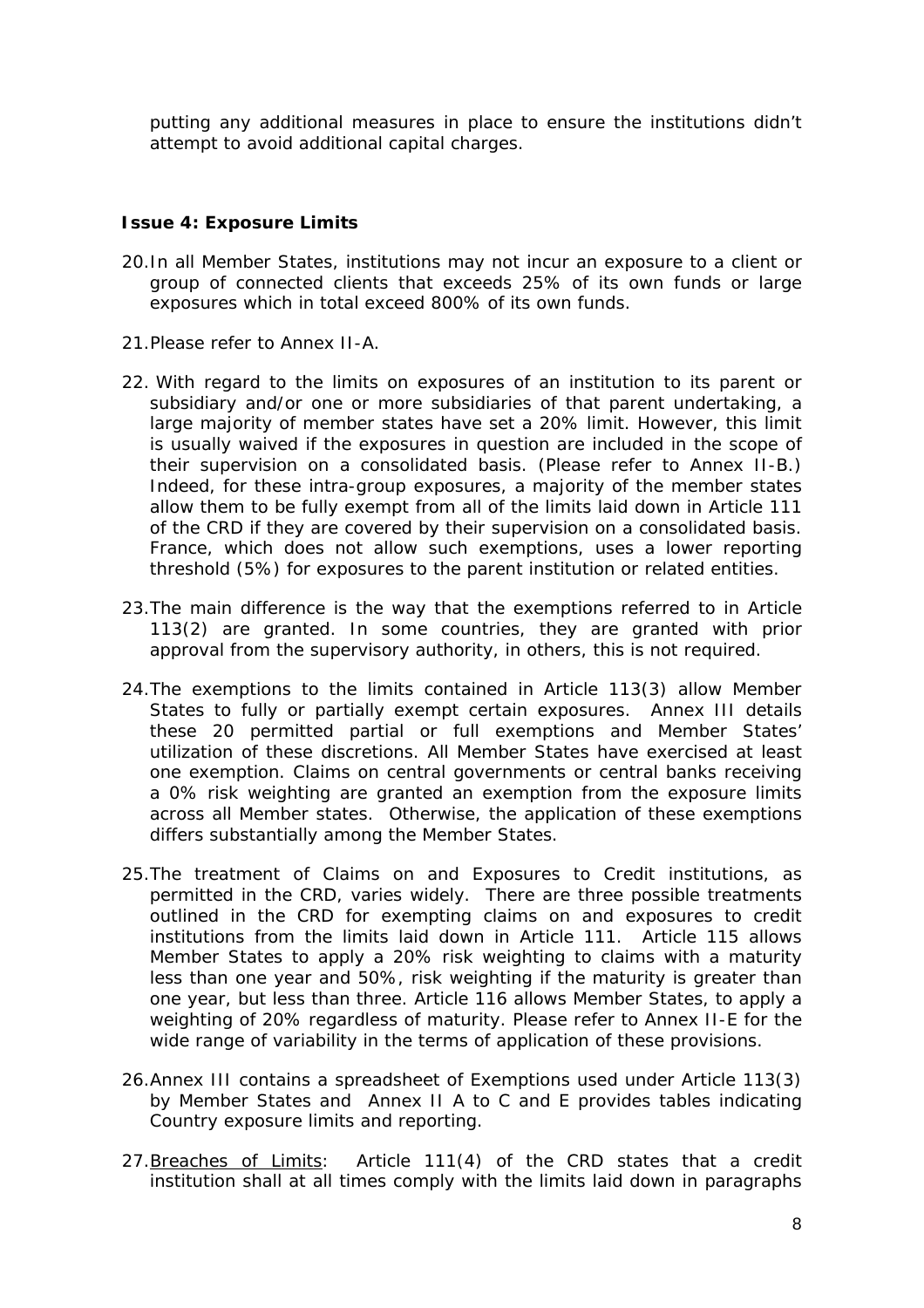1, 2 and 3 with respect to exposures. If, in an exceptional case, exposures exceed those limits, that fact must be reported without delay to the competent authorities which may, where the circumstances warrant it, allow the credit institution a limited period of time in which to comply with the limits. All competent authorities reported that they require institutions to report any breach of the limits without delay and to provide an explanation of the cause of the breach.

- 28.As the Directive indicates, Member States reported that for breaches, their institutions are required immediately to take the necessary measures to comply with the regulatory limits and to set out an action plan with a precise timetable for complying with the regulatory limits. Competent authorities may fix the period of time in which the institution shall restore its situation. Usually, the Member States report that such period is adjusted on a case-by-case basis according to the circumstances. In many countries, it is sufficiently rare that there is no specified time limit to cure a breach. Belgium is the only country with a predefined 6 month maximum statutory limit.
- 29.Hungary and Spain indicated that any excess over the limits shall be automatically deducted from regulatory own funds until the problem is solved. In Germany, the excess over the limits shall be backed by liable capital without delay. Other countries indicated that each breach is analysed on a case-by-case basis for appropriate supervisory treatment.
- 30.All respondents reported that should institutions fail to restore lawful compliance with the regulatory regime, the supervisors are legally empowered to sanction them in accordance with their national laws, these include administrative fines, penalties, and withdrawal of authorisation.
- 31.Trading Book Article 31 of the recast Directive 93/6/EEC permits Member states to allow the limits laid down in Articles 111 to 117 of the CRD to be exceeded temporarily in the trading book if certain conditions are met. All but five Member States stated that they allow institutions to exceed the LE limits in Article 111 to 117 provided an additional capital requirement is held by the institution. In some cases respondents also stated that in addition to the additional capital, institutions are required to pre-notify the competent authority before exceeding the limits.
- 32.Some, but not all, of the respondents who stated that they use Article 31 to allow institutions in their jurisdiction to exceed the LE limits indicated that breaches in their jurisdiction happen infrequently. Finland confirmed that a breach had not happened in their jurisdiction despite adopting Article 31.